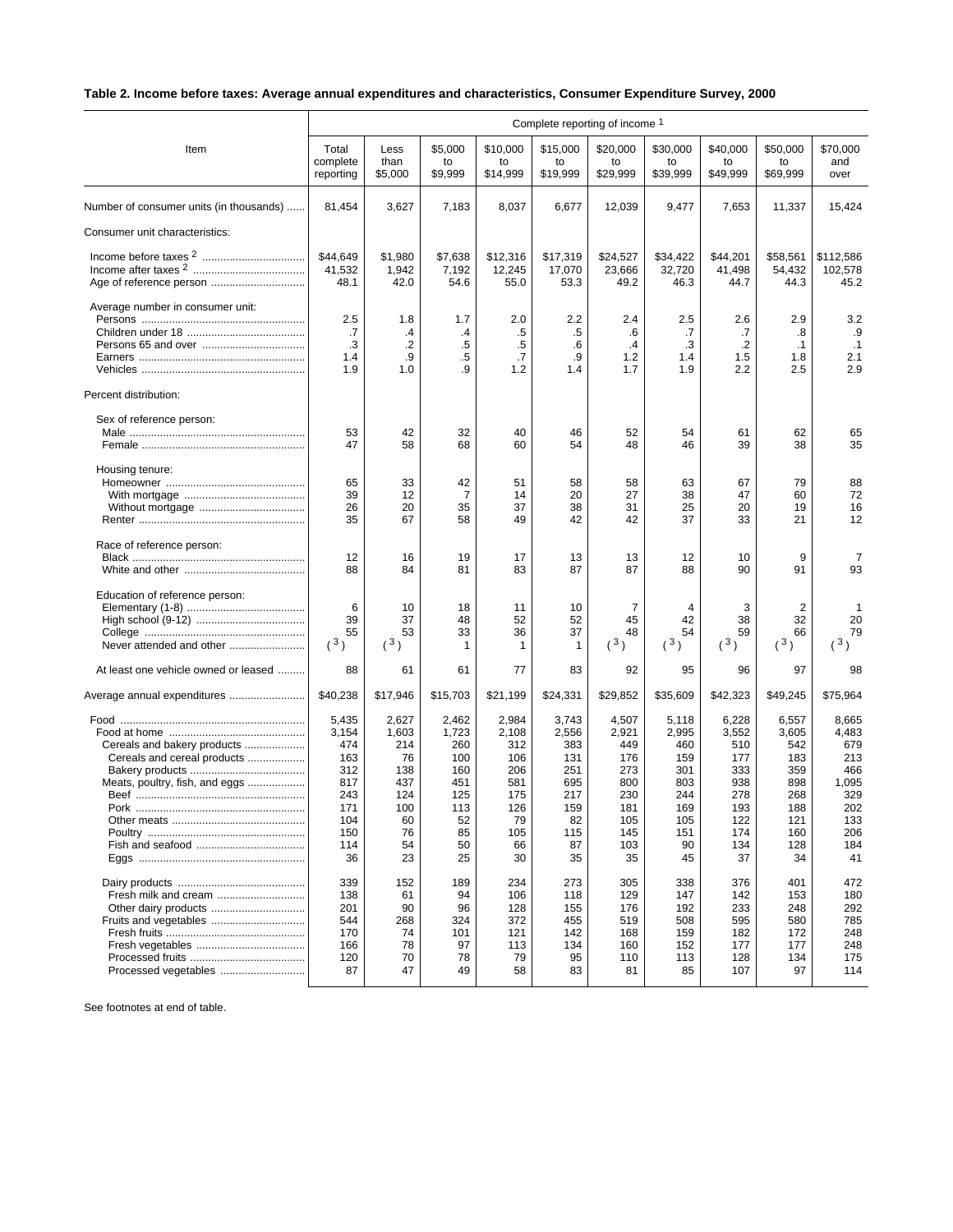## **Table 2. Income before taxes: Average annual expenditures and characteristics, Consumer Expenditure Survey, 2000 — Continued**

|                                                        | Complete reporting of income 1 |            |              |              |              |                |                |                |                |                |
|--------------------------------------------------------|--------------------------------|------------|--------------|--------------|--------------|----------------|----------------|----------------|----------------|----------------|
| Item                                                   | Total                          | Less       | \$5,000      | \$10,000     | \$15,000     | \$20,000       | \$30,000       | \$40,000       | \$50,000       | \$70,000       |
|                                                        | complete                       | than       | to           | to           | to           | to             | to             | to             | to             | and            |
|                                                        | reporting                      | \$5,000    | \$9,999      | \$14,999     | \$19,999     | \$29,999       | \$39,999       | \$49,999       | \$69,999       | over           |
|                                                        |                                |            |              |              |              |                |                |                |                |                |
| Other food at home                                     | \$980                          | \$532      | \$499        | \$609        | \$750        | \$848          | \$886          | \$1,133        | \$1,185        | \$1,451        |
| Sugar and other sweets                                 | 125<br>86                      | 53<br>43   | 61<br>51     | 80<br>62     | 92<br>74     | 107<br>90      | 109<br>80      | 146<br>96      | 147<br>97      | 193<br>110     |
|                                                        | 460                            | 262        | 203          | 278          | 353          | 376            | 405            | 523            | 570            | 710            |
| Nonalcoholic beverages                                 | 265                            | 137        | 163          | 168          | 208          | 244            | 257            | 324            | 317            | 353            |
| Food prepared by consumer unit on                      |                                |            |              |              |              |                |                |                |                |                |
|                                                        | 44                             | 37         | 21           | 21           | 23           | 31             | 35             | 45             | 54             | 85             |
| Food away from home                                    | 2,280                          | 1,024      | 738          | 876          | 1,187        | 1,586          | 2,122          | 2,676          | 2,952          | 4,182          |
|                                                        | 423                            | 231        | 168          | 227          | 187          | 301            | 373            | 393            | 549            | 788            |
|                                                        | 12,527                         | 6,670      | 5,559        | 7,576        | 7,995        | 9,372          | 11,115         | 12,872         | 14,914         | 22,932         |
|                                                        | 7,134                          | 4,035      | 3,150        | 4,219        | 4,492        | 5,209          | 6,562          | 7,371          | 8,379          | 13,202         |
|                                                        | 4,599                          | 1,561      | 1,060        | 1,849        | 2,096        | 2,466          | 3,735          | 4,466          | 6,121          | 10,619         |
| Mortgage interest and charges                          | 2,673                          | 758        | 313          | 602          | 739          | 1,096          | 2,030          | 2,756          | 3,871          | 6,841          |
|                                                        | 1,084                          | 485        | 426          | 639          | 682          | 717            | 924            | 920            | 1,302          | 2,244          |
| Maintenance, repairs, insurance, other                 |                                |            |              |              |              |                |                |                |                |                |
|                                                        | 842                            | 318        | 321          | 608          | 675          | 654            | 781            | 791            | 948            | 1,533          |
|                                                        | 2,062                          | 1,931      | 1,952        | 2,225        | 2,187        | 2,475          | 2,530          | 2,567          | 1,742          | 1,381          |
|                                                        | 473                            | 543        | 137          | 145          | 209          | 268            | 297            | 337            | 516            | 1,203          |
| Utilities, fuels, and public services                  | 2,487                          | 1,468      | 1,559        | 1,881        | 2,084        | 2,224          | 2,444          | 2,596          | 2,873          | 3,543          |
|                                                        | 305                            | 165        | 172          | 227          | 259          | 263            | 292            | 307            | 359            | 458            |
|                                                        | 897                            | 524        | 602          | 725          | 811          | 859            | 883            | 930            | 1,018          | 1,184          |
|                                                        | 95                             | 70         | 86           | 95           | 88           | 87             | 85             | 95             | 98             | 121            |
|                                                        | 890                            | 558        | 550          | 626          | 686          | 754            | 899            | 955            | 1,041          | 1,309          |
| Water and other public services                        | 300                            | 151        | 150          | 208          | 240          | 261            | 285            | 308            | 357            | 472            |
|                                                        | 708                            | 319        | 189          | 349          | 390          | 433            | 412            | 569            | 844            | 1,729          |
| Other household expenses                               | 338<br>370                     | 134<br>185 | 64<br>125    | 137<br>212   | 199<br>191   | 181<br>252     | 172<br>240     | 247<br>322     | 479<br>365     | 845<br>885     |
| Housekeeping supplies                                  | 546                            | 198        | 213          | 318          | 351          | 416            | 469            | 564            | 685            | 953            |
| Laundry and cleaning supplies                          | 146                            | 63         | 74           | 84           | 109          | 126            | 135            | 140            | 165            | 244            |
| Other household products                               | 258                            | 88         | 92           | 125          | 179          | 176            | 235            | 256            | 356            | 448            |
| Postage and stationery                                 | 142                            | 47         | 47           | 109          | 63           | 114            | 99             | 168            | 164            | 262            |
| Household furnishings and equipment                    | 1,652                          | 650        | 448          | 809          | 677          | 1,089          | 1,228          | 1,772          | 2,132          | 3,504          |
|                                                        | 115                            | 14         | 23           | 73           | 48           | 95             | 97             | 116            | 130            | 236            |
|                                                        | 413                            | 193        | 106          | 204          | 166          | 248            | 301            | 378            | 437            | 1,021          |
|                                                        | 49                             | 23         | 3            | 29           | 15           | 20             | 36             | 46             | 69             | 120            |
|                                                        | 195                            | 101        | 87           | 142          | 104          | 143            | 151            | 216            | 230            | 362            |
| Small appliances, miscellaneous                        | 95                             | 35         | 39           | 36           | 50           | 61             | 77             | 118            | 129            | 177            |
| Miscellaneous household equipment                      | 784                            | 283        | 190          | 325          | 295          | 523            | 565            | 898            | 1,135          | 1,588          |
|                                                        | 2,004                          | 899        | 852          | 816          | 1,174        | 1,391          | 1,686          | 1,986          | 2,359          | 4,004          |
|                                                        | 483                            | 228        | 146          | 170          | 297          | 347            | 398            | 398            | 578            | 1,022          |
|                                                        | 382                            | 156        | 119          | 132          | 226          | 266            | 309            | 309            | 461            | 824            |
|                                                        | 100                            | 72         | 27           | 38           | 71           | 81             | 89             | 89             | 117            | 198            |
|                                                        | 769                            | 314        | 319          | 282          | 430          | 490            | 622            | 861            | 921            | 1,542          |
| Women, 16 and over                                     | 640                            | 235        | 272          | 242          | 357          | 392            | 523            | 743            | 769            | 1,274          |
|                                                        | 129                            | 80         | 47           | 40           | 73           | 98             | 100            | 118            | 152            | 267            |
|                                                        | 93                             | 57         | 46           | 59           | 71           | 66             | 81             | 107            | 116            | 148            |
| Other apparel products and services                    | 374<br>286                     | 163<br>137 | 237<br>105   | 164<br>142   | 243<br>134   | 302<br>185     | 369<br>216     | 392<br>229     | 443<br>301     | 609<br>682     |
|                                                        |                                |            |              |              |              |                |                |                |                |                |
|                                                        | 7,568                          | 2,993      | 2,594        | 4,365        | 4,639        | 5,745          | 7,303          | 8,715          | 9,656          | 13,366         |
| Vehicle purchases (net outlay)<br>Cars and trucks, new | 3,466<br>1,612                 | 953<br>457 | 1,175<br>491 | 2,265<br>588 | 2,120<br>750 | 2,545<br>1,168 | 3,380<br>1,453 | 4,261<br>1,896 | 4,408<br>1,986 | 6,015<br>3,434 |
| Cars and trucks, used                                  | 1,804                          | 896        | 681          | 1,671        | 1,357        | 1,353          | 1,926          | 2,302          | 2,317          | 2,456          |
|                                                        | 50                             | (5)        | 43           | $^{4}6$      | 413          | 424            | 41             | 462            | 105            | 126            |
| Gasoline and motor oil                                 | 1,316                          | 738        | 526          | 742          | 934          | 1,088          | 1,340          | 1,484          | 1,729          | 2,059          |
|                                                        |                                |            |              |              |              |                |                |                |                |                |

See footnotes at end of table.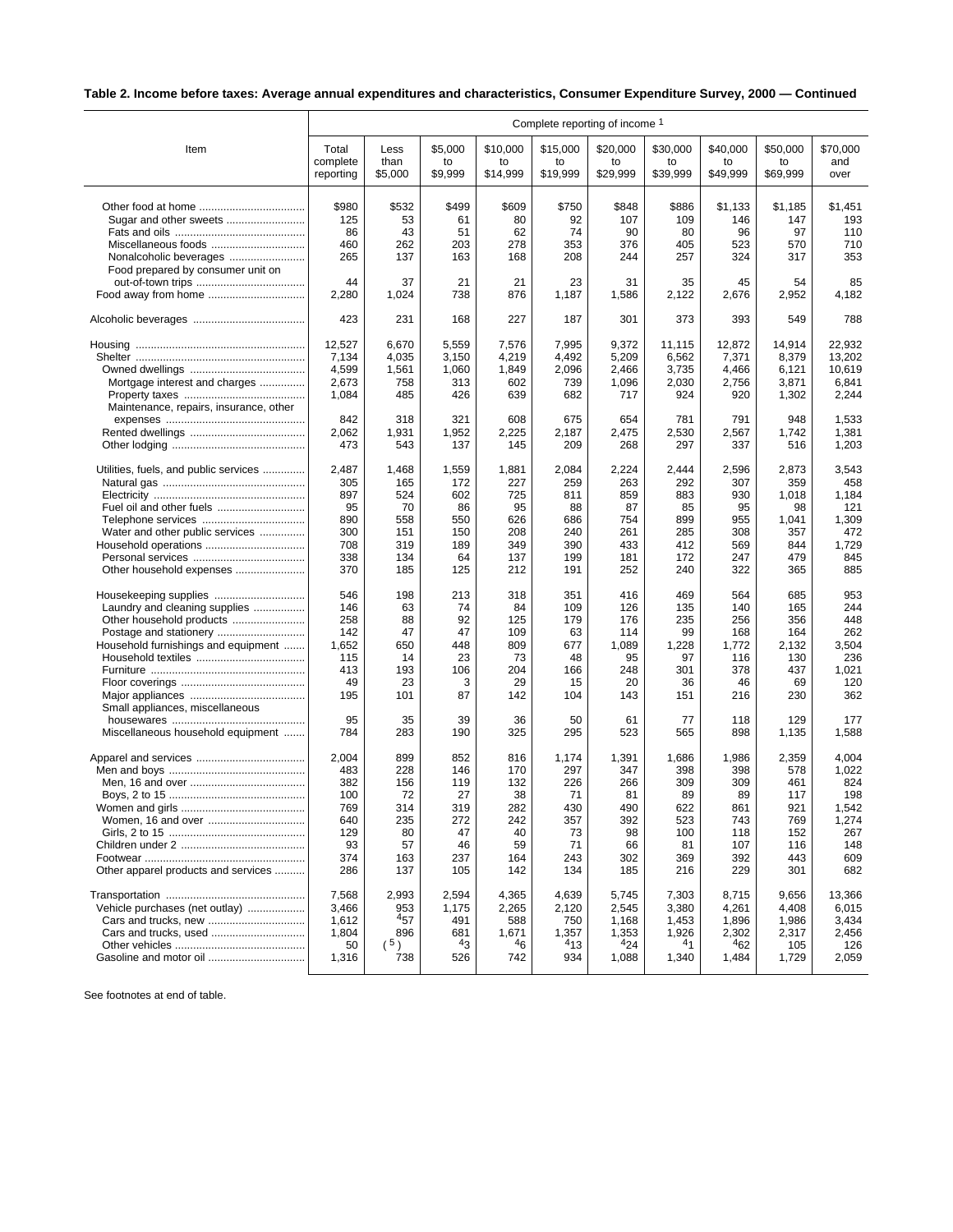## **Table 2. Income before taxes: Average annual expenditures and characteristics, Consumer Expenditure Survey, 2000 — Continued**

|                                                                                  | Complete reporting of income 1 |               |             |                |                |                |                |                |                |                |
|----------------------------------------------------------------------------------|--------------------------------|---------------|-------------|----------------|----------------|----------------|----------------|----------------|----------------|----------------|
| Item                                                                             | Total                          | Less          | \$5,000     | \$10,000       | \$15,000       | \$20,000       | \$30,000       | \$40,000       | \$50,000       | \$70,000       |
|                                                                                  | complete                       | than          | to          | to             | to             | to             | to             | to             | to             | and            |
|                                                                                  | reporting                      | \$5,000       | \$9,999     | \$14,999       | \$19,999       | \$29,999       | \$39,999       | \$49,999       | \$69,999       | over           |
|                                                                                  |                                |               |             |                |                |                |                |                |                |                |
|                                                                                  | \$2,345<br>337                 | \$1,046<br>87 | \$730<br>64 | \$1,136<br>121 | \$1,348<br>152 | \$1,812<br>251 | \$2,223<br>340 | \$2,605<br>411 | \$3,029<br>542 | \$4,313<br>595 |
|                                                                                  | 659                            | 325           | 273         | 402            | 432            | 556            | 634            | 745            | 771            | 1,115          |
| Maintenance and repairs                                                          | 798                            | 360           | 267         | 421            | 540            | 695            | 825            | 927            | 1,052          | 1,271          |
| Vehicle rental, leases, licenses, other                                          |                                |               |             |                |                |                |                |                |                |                |
|                                                                                  | 550                            | 274           | 126         | 192            | 223            | 309            | 424            | 521            | 664            | 1,333          |
|                                                                                  | 441                            | 256           | 163         | 222            | 237            | 300            | 360            | 366            | 489            | 978            |
|                                                                                  | 2,120                          | 982           | 1,382       | 1,912          | 1,981          | 2,018          | 1,977          | 2,173          | 2,320          | 2,882          |
|                                                                                  | 985                            | 503           | 658         | 879            | 928            | 977            | 953            | 1,031          | 1,083          | 1,259          |
|                                                                                  | 583                            | 241           | 304         | 425            | 420            | 474            | 529            | 605            | 679            | 984            |
|                                                                                  | 447                            | 206           | 358         | 530            | 550            | 480            | 411            | 433            | 423            | 467            |
|                                                                                  | 105                            | 32            | 62          | 78             | 82             | 88             | 83             | 104            | 134            | 172            |
|                                                                                  |                                |               |             |                |                |                |                |                |                |                |
|                                                                                  | 1,958                          | 989           | 649         | 995            | 911            | 1,399          | 1,658          | 1,982          | 2,507          | 3,912<br>1,383 |
|                                                                                  | 535                            | 272           | 154<br>316  | 200            | 207            | 303            | 351            | 417            | 620            |                |
| Television, radios, sound equipment                                              | 654<br>355                     | 392<br>147    |             | 418<br>159     | 421<br>201     | 512<br>283     | 619<br>339     | 738<br>368     | 794            | 1,083<br>657   |
| Pets, toys, and playground equipment<br>Other entertainment supplies, equipment, |                                |               | 113         |                |                |                |                |                | 455            |                |
|                                                                                  | 412                            | 178           | 67          | 218            | 82             | 302            | 348            | 459            | 638            | 789            |
| Personal care products and services                                              | 595                            | 321           | 298         | 346            | 413            | 479            | 522            | 652            | 718            | 993            |
|                                                                                  | 156                            | 64            | 72          | 81             | 93             | 127            | 138            | 151            | 191            | 294            |
|                                                                                  | 636                            | 822           | 387         | 220            | 296            | 303            | 437            | 446            | 704            | 1,489          |
| Tobacco products and smoking supplies                                            | 333                            | 239           | 270         | 278            | 277            | 358            | 357            | 411            | 384            | 329            |
|                                                                                  | 832                            | 355           | 402         | 423            | 573            | 692            | 804            | 1,006          | 1,068          | 1,328          |
|                                                                                  | 1,344                          | 423           | 274         | 375            | 985            | 1,251          | 1,125          | 1,003          | 1,269          | 3,151          |
| Personal insurance and pensions                                                  | 4,308                          | 330           | 334         | 602            | 1,063          | 1,908          | 3,000          | 4,303          | 6,051          | 11,830         |
| Life and other personal insurance                                                | 415                            | 156           | 107         | 199            | 241            | 311            | 354            | 338            | 500            | 901            |
| Pensions and Social Security                                                     | 3,893                          | 174           | 227         | 403            | 822            | 1,597          | 2,645          | 3,965          | 5,551          | 10,929         |
| Sources of income and personal taxes: 2                                          |                                |               |             |                |                |                |                |                |                |                |
|                                                                                  |                                |               |             |                |                |                |                |                |                |                |
|                                                                                  | 44,649                         | 1,980         | 7,638       | 12,316         | 17,319         | 24,527         | 34,422         | 44,201         | 58,561         | 112,586        |
|                                                                                  | 35,579                         | 1,459         | 1,919       | 4,243          | 8,209          | 15,745         | 26,786         | 35,745         | 51,652         | 96,443         |
| Self-employment income                                                           | 2,344                          | -844          | 138         | 217            | 327            | 695            | 1,062          | 2,005          | 1,814          | 8,733          |
| Social Security, private and government                                          |                                |               |             |                |                |                |                |                |                |                |
|                                                                                  | 4,856                          | 706           | 4,130       | 6,443          | 7,396          | 6,716          | 5,195          | 4,773          | 3,455          | 3,654          |
| Interest, dividends, rental income, other                                        | 927                            | 34            | 73          | 164            | 265            | 458            | 642            | 870            | 886            | 2,819          |
| Unemployment and workers'<br>compensation, veterans' benefits                    | 192                            | $^{4}48$      | 85          | 94             | 174            | 290            | 204            | 286            | 215            | 186            |
| Public assistance, supplemental security                                         |                                |               |             |                |                |                |                |                |                |                |
|                                                                                  | 310                            | 313           | 910         | 754            | 558            | 243            | 180            | 111            | 81             | 89             |
| Regular contributions for support                                                | 309                            | 141           | 210         | 227            | 252            | 294            | 265            | 330            | 317            | 483            |
|                                                                                  | 133                            | 124           | 174         | 176            | 138            | 86             | 87             | 81             | 140            | 178            |
|                                                                                  | 3,117                          | 39            | 447         | 71             | 248            | 861            | 1,702          | 2,703          | 4,128          | 10,008         |
|                                                                                  | 2,409                          | 9             | 337         | $-25$          | 102            | 578            | 1,236          | 2,024          | 3,095          | 8,045          |
| State and local income taxes                                                     | 562                            | 6             | 69          | 28             | 53             | 179            | 336            | 511            | 847            | 1,673          |
|                                                                                  | 146                            | 24            | 40          | 68             | 94             | 104            | 131            | 168            | 186            | 290            |
|                                                                                  |                                |               |             |                |                |                |                |                |                |                |
|                                                                                  | 41,532                         | 1,942         | 7,192       | 12,245         | 17,070         | 23,666         | 32,720         | 41,498         | 54,432         | 102,578        |

See footnotes at end of table.